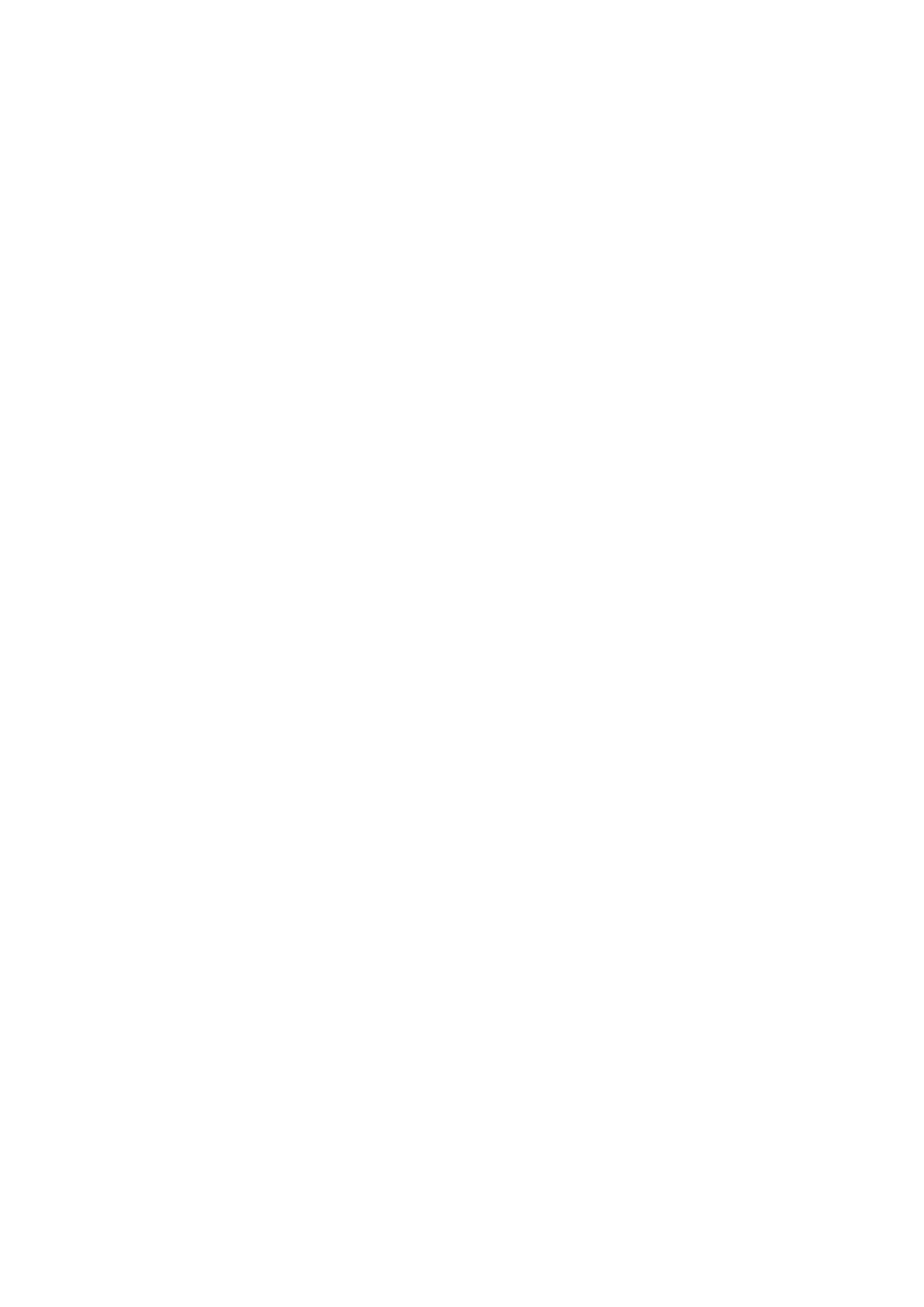

Note: a roll-call was conducted that ascertained the following members were in attendance at the commencement of the meeting:

| Sue Sheldon, CNZM             |            | Cr Shane Henderson     |  |
|-------------------------------|------------|------------------------|--|
| Deputy Mayor Cr Bill Cashmore | $\sqrt{ }$ | Cr Daniel Newman, JP   |  |
| Paul Conder, CA               |            | <b>Bruce Robertson</b> |  |

# **1 Apologies**

Resolution number AUD/2022/13

MOVED by Chairperson S Sheldon, seconded by Member P Conder:

# **That the Audit and Risk Committee:**

**a) accept the apologies from:**

**Absence**

**IMSB Chair D Taipari Mayor P Goff - on council business**

**Lateness**

**Cr D Newman**

**CARRIED**

# **2 Declaration of Interest**

There were no declarations of interest.

# **3 Confirmation of Minutes**

Resolution number AUD/2022/14

MOVED by Chairperson S Sheldon, seconded by Deputy Mayor Cr BC Cashmore:

#### **That the Audit and Risk Committee:**

**a) confirm the ordinary minutes of its meeting, held on Tuesday, 22 February 2022, including the confidential section, as a true and correct record.**

**CARRIED**

# **4 Petitions**

There were no petitions.

#### **5 Public Input**

There was no public input.

#### **6 Local Board Input**

There was no local board input.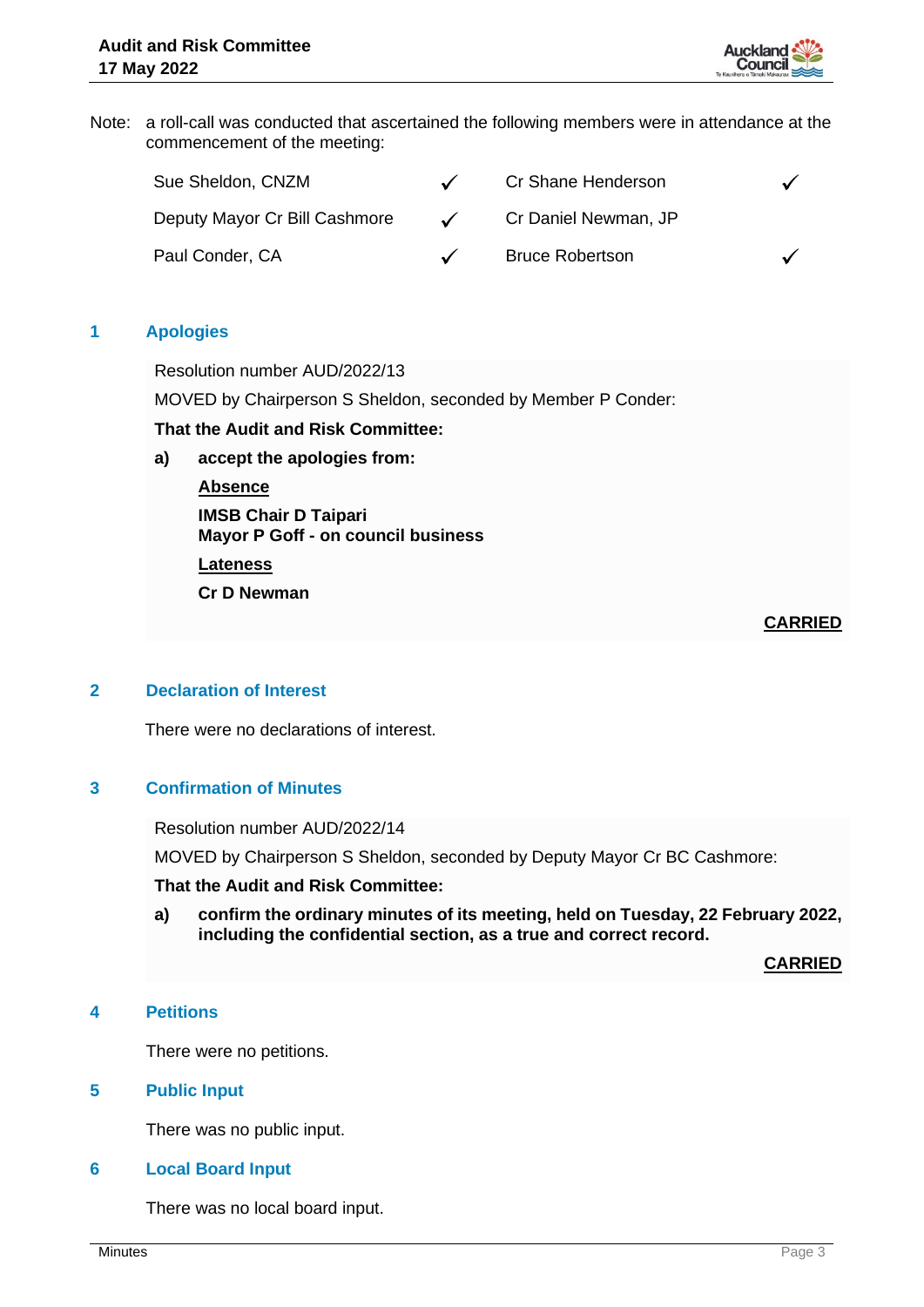

# **7 Extraordinary Business**

There was no extraordinary business.

# **8 Forward Work Programme**

Resolution number AUD/2022/15

MOVED by Chairperson S Sheldon, seconded by Member B Robertson:

# **That the Audit and Risk Committee approve the Audit and Risk Committee forward work programme noting:**

- **a) that Ports of Auckland Limited will attend the August and September meetings.**
- **b) that the City Rail Link Project update report will be provided in August.**

**CARRIED**

# **9 Health, Safety and Wellbeing Report**

Resolution number AUD/2022/16

MOVED by Chairperson S Sheldon, seconded by Member B Robertson:

# **That the Audit and Risk Committee:**

- **a) note the information in this report and associated health, safety, and wellbeing indicators**
- **b) refer this report to the Governing Body along with any commentary the committee deems appropriate; and recommend that the Governing Body forward this report to local boards for their information.**

**CARRIED**

# **10 Ports of Auckland Audit and Risk Activity Update May 2022**

Resolution number AUD/2022/17

MOVED by Chairperson S Sheldon, seconded by Deputy Mayor Cr BC Cashmore:

# **That the Audit and Risk Committee:**

- **a) note the update on audit and risk activities for Ports of Auckland**
- **b) approve the risk reporting schedule for Ports of Auckland to the Audit and Risk Committee**
- **c) refer the Ports of Auckland Audit and Risk Update May 2022 to the Council Controlled Organisations Oversight Committee for information.**

**CARRIED**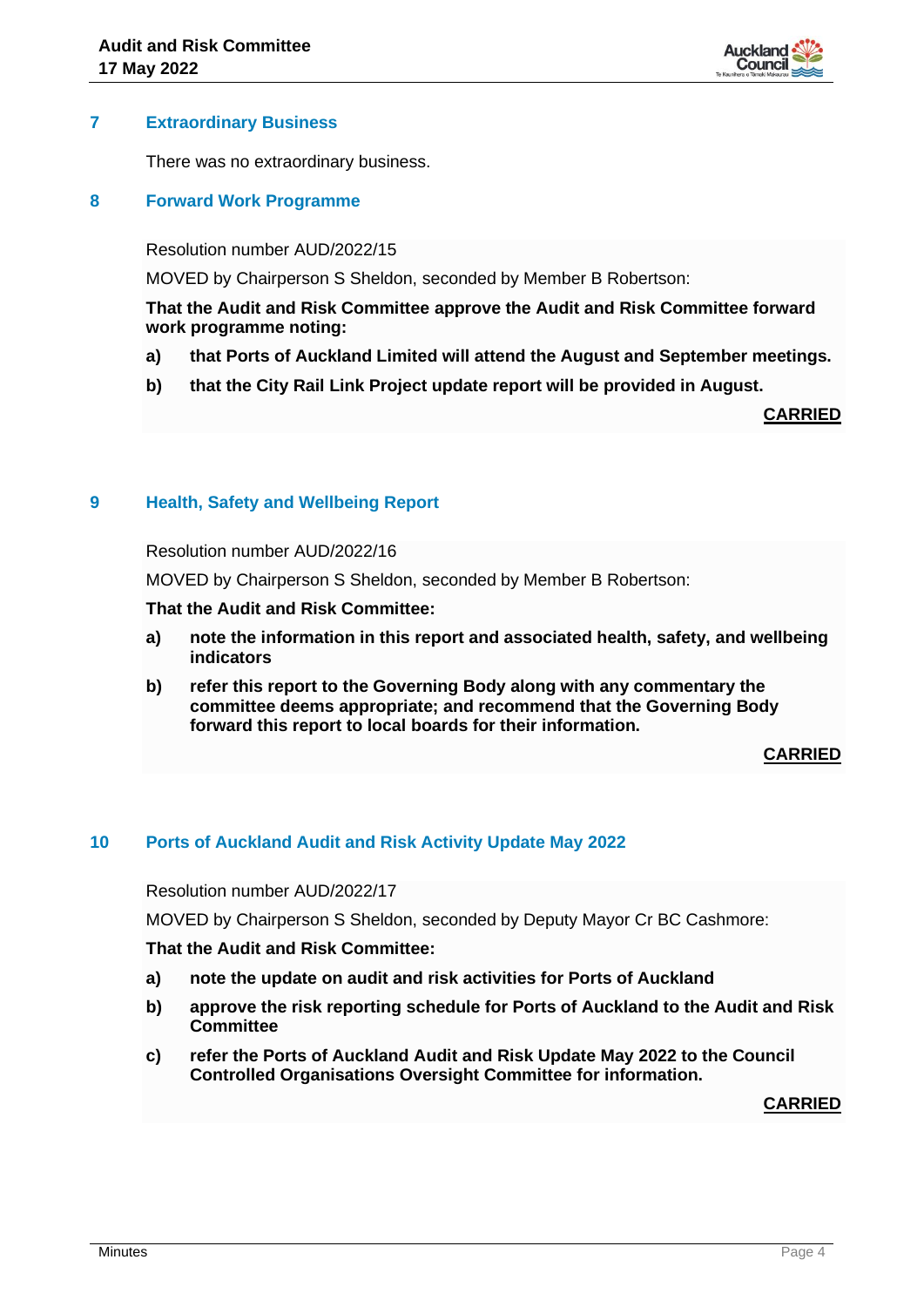

#### **11 Assurance Process for the 2022 Green Bond Annual Report**

Resolution number AUD/2022/18

MOVED by Chairperson S Sheldon, seconded by Member B Robertson:

**That the Audit and Risk Committee:**

- **a) note that EY has been appointed independent assurer for Auckland Council's 2022 Green Bond Annual Report**
- **b) note the assurance process that EY will follow in relation to this report**
- **c) note that the draft 2022 Green Bond Annual Report will be presented to the Audit and Risk Committee for approval in September 2022, before it is published.**

**CARRIED**

#### **12 Risk management approach for the Annual Budget 2022/2023**

Resolution number AUD/2022/19

MOVED by Chairperson S Sheldon, seconded by Member P Conder:

**That the Audit and Risk Committee:**

- **a) note that ongoing impacts of the COVID-19 pandemic, along with rising inflation and interest rates and labour market and supply chain constraints are presenting significant risks to the financial position of the Auckland Council group**
- **b) note that the process to prepare and adopt the Annual Budget 2022/2023 is responding to these risks with a strong commitment to sustainable and prudent financial management**
- **c) note that once the Annual Budget 2022/2023 is adopted there will be a need for careful ongoing monitoring and management of some key financial risks**
- **d) agree to advise the Governing Body that an appropriate approach is being taken to manage the key financial risks associated with the Annual Budget 2022/2023, provided that the Governing Body is able to reach agreement on a budget that addresses the financial pressures in a sustainable and financially prudent manner.**

**CARRIED**

#### **13 The Auditor-General's report to council on the review engagement for the six months ended 31 December 2021**

#### Resolution number AUD/2022/20

MOVED by Chairperson S Sheldon, seconded by Deputy Mayor BC Cr Cashmore:

# **That the Audit and Risk Committee:**

**a) note the matters identified in the Deputy Auditor-General's review engagement report to management, for the six months ended 31 December 2021, and management's responses.**

#### **CARRIED**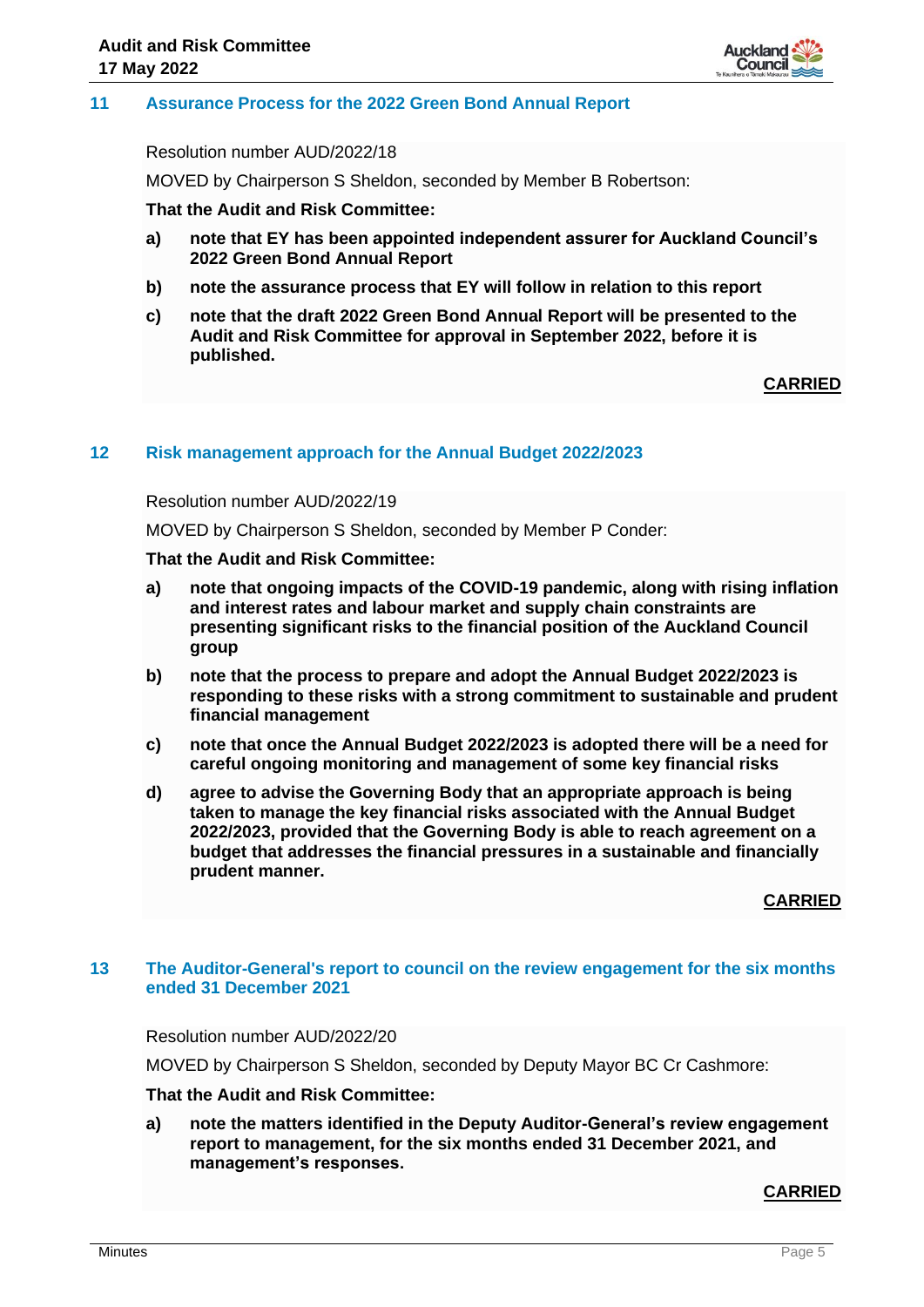

# **14 Auckland Council Group's 30 June 2022 year-end reporting and audit considerations**

Resolution number AUD/2022/21

MOVED by Chairperson S Sheldon, seconded by Member B Robertson:

**That the Audit and Risk Committee:**

**a) note the year-end financial reporting process and other information in this report and use it to supplement the information in the confidential item "CONFIDENTIAL: Auckland Council Group's 30 June 2022 year-end reporting and audit considerations".**

**CARRIED**

#### **15 Consideration of Extraordinary Items**

There was no consideration of extraordinary items.

# **16 Procedural motion to exclude the public**

Resolution number AUD/2022/22

MOVED by Chairperson S Sheldon, seconded by Deputy Mayor BC Cr Cashmore:

**That the Audit and Risk Committee:**

- **a) exclude the public from the following part(s) of the proceedings of this meeting.**
- **b) agree that Greg Schollum, Deputy Auditor-General, David Taylor, Sector Manager, Auckland, Athol Graham, Audit Director, Audit New Zealand, Karen MacKenzie, Audit Director, Audit New Zealand, Penica Cortez, Audit Manager, Audit New Zealand and Jaimala Singh, Audit Manager, Audit New Zealand be permitted to remain for the confidential part of the meeting after the public has been excluded, because of their knowledge of matters which will help the Audit and Risk Committee in its decision-making.**

**The general subject of each matter to be considered while the public is excluded, the reason for passing this resolution in relation to each matter, and the specific grounds under section 48(1) of the Local Government Official Information and Meetings Act 1987 for the passing of this resolution follows.**

**This resolution is made in reliance on section 48(1)(a) of the Local Government Official Information and Meetings Act 1987 and the particular interest or interests protected by section 6 or section 7 of that Act which would be prejudiced by the holding of the whole or relevant part of the proceedings of the meeting in public, as follows:**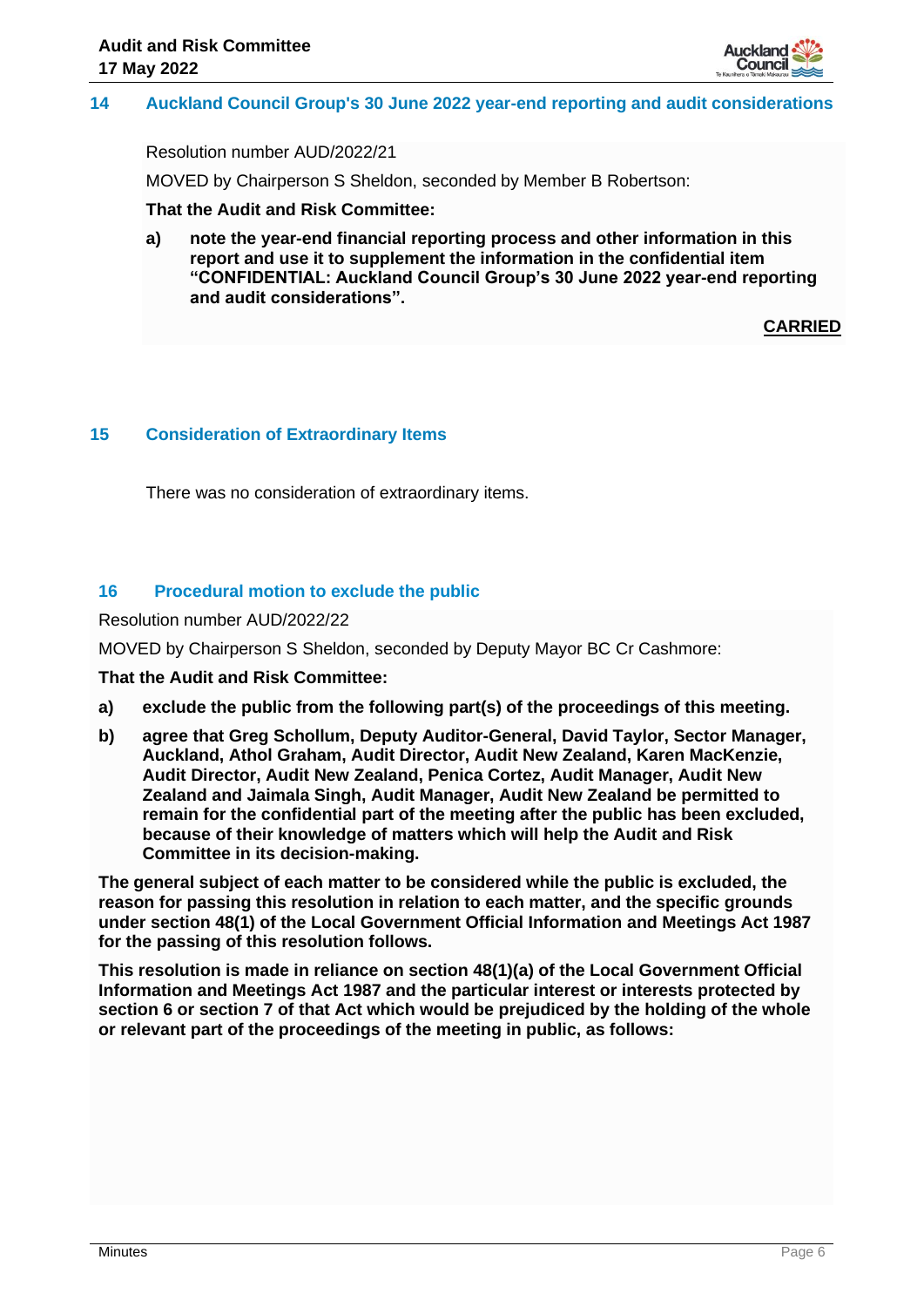

# **C1 CONFIDENTIAL: Council-controlled organisations' quarterly risk update - May 2022**

| Reason for passing this<br>resolution in relation to each<br>matter                                                                                                                   | Particular interest(s) protected<br>(where applicable)                                                                                                                                                                                                                                                                                                                                                                                                                                                                                                                                                                                                                                                                                                                                                                                                                                             | Ground(s) under section 48(1)<br>for the passing of this resolution                                                                                                                                |
|---------------------------------------------------------------------------------------------------------------------------------------------------------------------------------------|----------------------------------------------------------------------------------------------------------------------------------------------------------------------------------------------------------------------------------------------------------------------------------------------------------------------------------------------------------------------------------------------------------------------------------------------------------------------------------------------------------------------------------------------------------------------------------------------------------------------------------------------------------------------------------------------------------------------------------------------------------------------------------------------------------------------------------------------------------------------------------------------------|----------------------------------------------------------------------------------------------------------------------------------------------------------------------------------------------------|
| The public conduct of the part of<br>the meeting would be likely to<br>result in the disclosure of<br>information for which good<br>reason for withholding exists<br>under section 7. | s7(2)(c)(i) - The withholding of<br>the information is necessary to<br>protect information which is<br>subject to an obligation of<br>confidence or which any person<br>has been or could be compelled<br>to provide under the authority of<br>any enactment, where the<br>making available of the<br>information would be likely to<br>prejudice the supply of similar<br>information or information from<br>the same source and it is in the<br>public interest that such<br>information should continue to<br>be supplied.<br>In particular, the report contains<br>risk reporting and detailed top<br>risks confidential to the<br>substantive council-controlled<br>organisations' Boards or Audit<br>and Risk Committees. The<br>council-controlled organisations<br>have provided their risk reports<br>for the Council's Audit and Risk<br><b>Committee subject to</b><br>confidentiality. | s48(1)(a)<br>The public conduct of the part of<br>the meeting would be likely to<br>result in the disclosure of<br>information for which good<br>reason for withholding exists<br>under section 7. |

# **C2 CONFIDENTIAL: Legal Risk update**

| Reason for passing this<br>resolution in relation to each<br>matter                                                                                                                   | Particular interest(s) protected<br>(where applicable)                                                                                                                                                                                                                                                                                                                                                                                                                                                                                                                                                                                      | Ground(s) under section 48(1)<br>for the passing of this resolution                                                                                                                                |
|---------------------------------------------------------------------------------------------------------------------------------------------------------------------------------------|---------------------------------------------------------------------------------------------------------------------------------------------------------------------------------------------------------------------------------------------------------------------------------------------------------------------------------------------------------------------------------------------------------------------------------------------------------------------------------------------------------------------------------------------------------------------------------------------------------------------------------------------|----------------------------------------------------------------------------------------------------------------------------------------------------------------------------------------------------|
| The public conduct of the part of<br>the meeting would be likely to<br>result in the disclosure of<br>information for which good<br>reason for withholding exists<br>under section 7. | $s7(2)(q)$ - The withholding of the<br>information is necessary to<br>maintain legal professional<br>privilege.<br>s7(2)(h) - The withholding of the<br>information is necessary to<br>enable the local authority to<br>carry out, without prejudice or<br>disadvantage, commercial<br>activities.<br>s7(2)(i) - The withholding of the<br>information is necessary to<br>enable the local authority to<br>carry on, without prejudice or<br>disadvantage, negotiations<br>(including commercial and<br>industrial negotiations).<br>In particular, the report contains<br>legally privileged and<br>commercially sensitive<br>information. | s48(1)(a)<br>The public conduct of the part of<br>the meeting would be likely to<br>result in the disclosure of<br>information for which good<br>reason for withholding exists<br>under section 7. |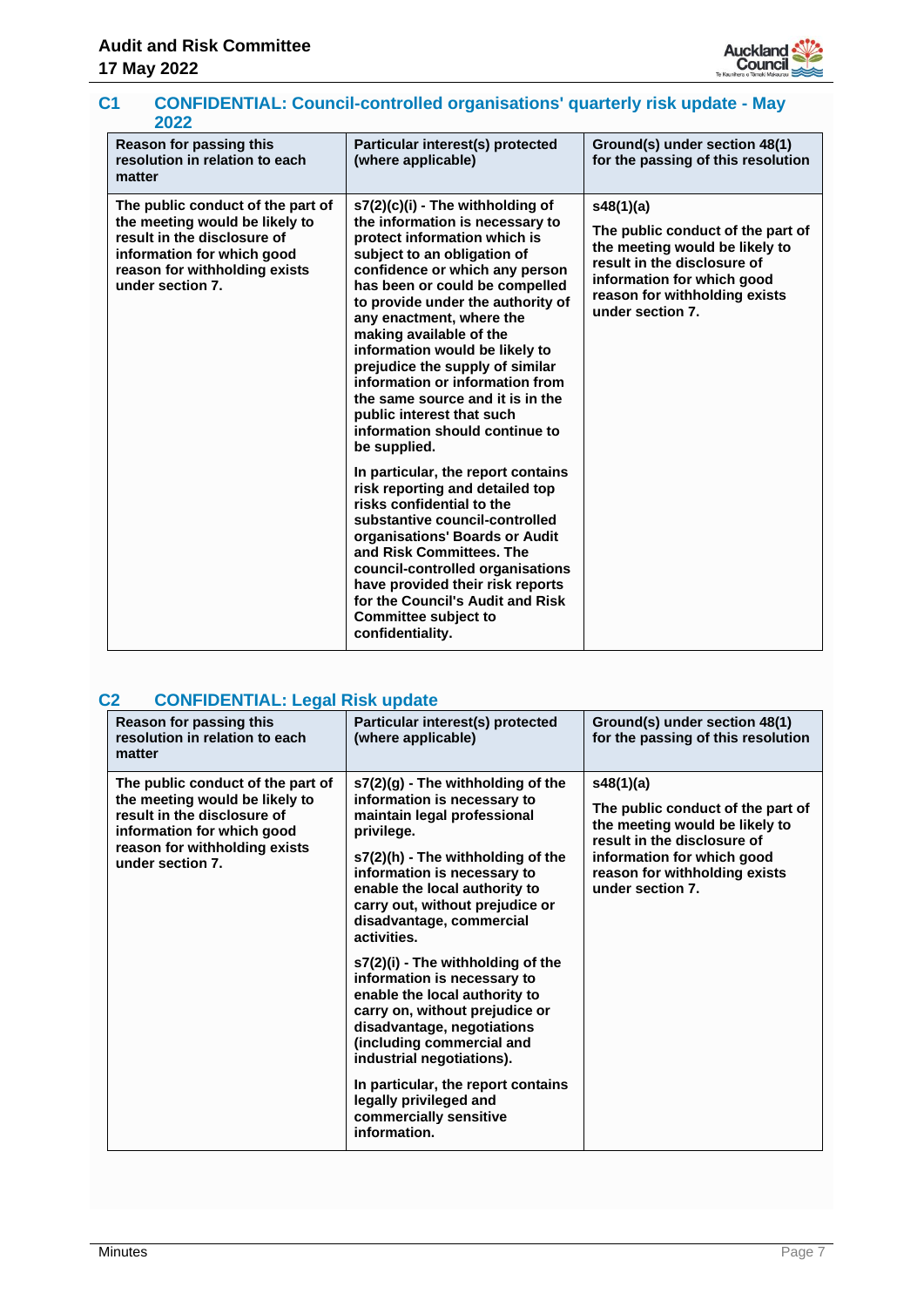

# **C3 CONFIDENTIAL: Insurance Activity Update - May 2022**

| Reason for passing this<br>resolution in relation to each<br>matter                                                                                                                   | Particular interest(s) protected<br>(where applicable)                                                                                                                                                                                                                                                                                                                                          | Ground(s) under section 48(1)<br>for the passing of this resolution                                                                                                                                |
|---------------------------------------------------------------------------------------------------------------------------------------------------------------------------------------|-------------------------------------------------------------------------------------------------------------------------------------------------------------------------------------------------------------------------------------------------------------------------------------------------------------------------------------------------------------------------------------------------|----------------------------------------------------------------------------------------------------------------------------------------------------------------------------------------------------|
| The public conduct of the part of<br>the meeting would be likely to<br>result in the disclosure of<br>information for which good<br>reason for withholding exists<br>under section 7. | s7(2)(h) - The withholding of the<br>information is necessary to<br>enable the local authority to<br>carry out, without prejudice or<br>disadvantage, commercial<br>activities.<br>In particular, the report contains<br>details of the proposed<br>insurance strategy, policies and<br>programme for which terms and<br>costs are being sought and<br>negotiated with the insurance<br>market. | s48(1)(a)<br>The public conduct of the part of<br>the meeting would be likely to<br>result in the disclosure of<br>information for which good<br>reason for withholding exists<br>under section 7. |

# **C4 CONFIDENTIAL: Assurance Services Activity Update**

| Reason for passing this<br>resolution in relation to each<br>matter                                                                                                                   | Particular interest(s) protected<br>(where applicable)                                                                                                                                                                                                                                                                                                                                                                                                                                                                                                                | Ground(s) under section 48(1)<br>for the passing of this resolution                                                                                                                                |
|---------------------------------------------------------------------------------------------------------------------------------------------------------------------------------------|-----------------------------------------------------------------------------------------------------------------------------------------------------------------------------------------------------------------------------------------------------------------------------------------------------------------------------------------------------------------------------------------------------------------------------------------------------------------------------------------------------------------------------------------------------------------------|----------------------------------------------------------------------------------------------------------------------------------------------------------------------------------------------------|
| The public conduct of the part of<br>the meeting would be likely to<br>result in the disclosure of<br>information for which good<br>reason for withholding exists<br>under section 7. | $s7(2)(c)(i)$ - The withholding of<br>the information is necessary to<br>protect information which is<br>subject to an obligation of<br>confidence or which any person<br>has been or could be compelled<br>to provide under the authority of<br>any enactment, where the<br>making available of the<br>information would be likely to<br>prejudice the supply of similar<br>information or information from<br>the same source and it is in the<br>public interest that such<br>information should continue to<br>be supplied.<br>In particular, the report contains | s48(1)(a)<br>The public conduct of the part of<br>the meeting would be likely to<br>result in the disclosure of<br>information for which good<br>reason for withholding exists<br>under section 7. |
|                                                                                                                                                                                       | information which if released<br>would jeopardise the effective<br>delivery of the Assurance<br>Services work programme.                                                                                                                                                                                                                                                                                                                                                                                                                                              |                                                                                                                                                                                                    |

# **C5 CONFIDENTIAL: Auckland Council Group's 30 June 2022 year-end reporting and audit considerations**

| Reason for passing this<br>resolution in relation to each<br>matter                                                                                                                   | Particular interest(s) protected<br>(where applicable)                                                                                                                                                                                                                                                                                                                                                                                          | Ground(s) under section 48(1)<br>for the passing of this resolution                                                                                                                                |
|---------------------------------------------------------------------------------------------------------------------------------------------------------------------------------------|-------------------------------------------------------------------------------------------------------------------------------------------------------------------------------------------------------------------------------------------------------------------------------------------------------------------------------------------------------------------------------------------------------------------------------------------------|----------------------------------------------------------------------------------------------------------------------------------------------------------------------------------------------------|
| The public conduct of the part of<br>the meeting would be likely to<br>result in the disclosure of<br>information for which good<br>reason for withholding exists<br>under section 7. | $s7(2)(i)$ - The withholding of the<br>information is necessary to<br>prevent the disclosure or use of<br>official information for improper<br>gain or improper advantage.<br>In particular, the report and<br>attachments contain information<br>regarding the annual report and<br>financial results of Auckland<br><b>Council Group as at 30 June</b><br>2022 which cannot be released<br>to the public before it is released<br>on the NZX. | s48(1)(a)<br>The public conduct of the part of<br>the meeting would be likely to<br>result in the disclosure of<br>information for which good<br>reason for withholding exists<br>under section 7. |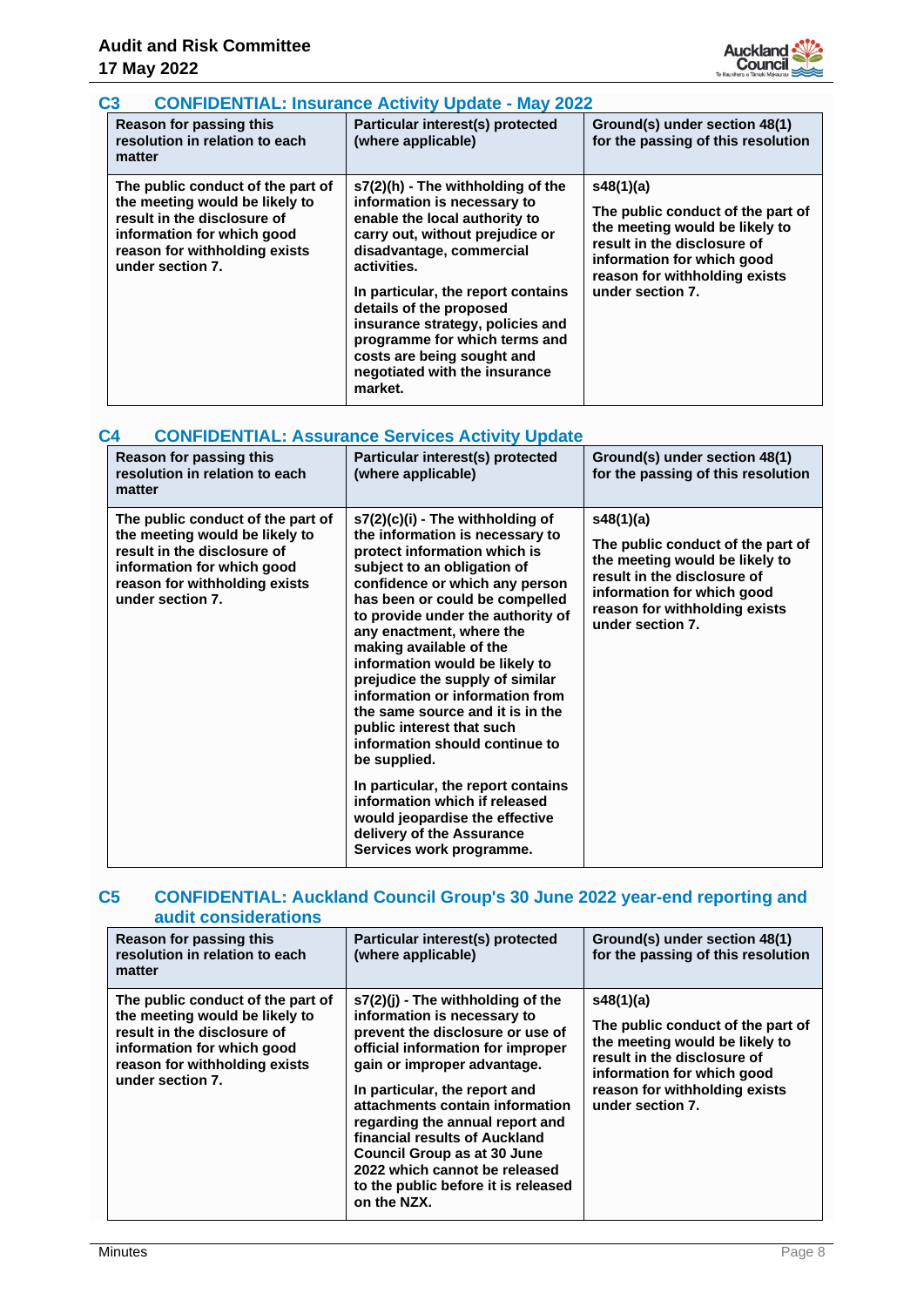

| <b>CONFIDENTIAL: Office of the Auditor-General and Audit New Zealand briefing</b><br>C <sub>6</sub> | . Because formation this | $\mathbf{I}$ Bestes that is the set of $\mathbf{A}$ which is the start | 1.0141 |
|-----------------------------------------------------------------------------------------------------|--------------------------|------------------------------------------------------------------------|--------|
|                                                                                                     |                          |                                                                        |        |

| Reason for passing this<br>resolution in relation to each<br>matter                                                                                                                   | Particular interest(s) protected<br>(where applicable)                                                                                                                                                                                                                                                                                                                                                                                        | Ground(s) under section 48(1)<br>for the passing of this resolution                                                                                                                                |
|---------------------------------------------------------------------------------------------------------------------------------------------------------------------------------------|-----------------------------------------------------------------------------------------------------------------------------------------------------------------------------------------------------------------------------------------------------------------------------------------------------------------------------------------------------------------------------------------------------------------------------------------------|----------------------------------------------------------------------------------------------------------------------------------------------------------------------------------------------------|
| The public conduct of the part of<br>the meeting would be likely to<br>result in the disclosure of<br>information for which good<br>reason for withholding exists<br>under section 7. | $s7(2)(i)$ - The withholding of the<br>information is necessary to<br>prevent the disclosure or use of<br>official information for improper<br>gain or improper advantage.<br>In particular, the report from the<br>Office of the Auditor-General and<br><b>Audit New Zealand contains</b><br>information regarding the<br>financial results of Auckland<br><b>Council Group which cannot be</b><br>made public until released to the<br>NZX. | s48(1)(a)<br>The public conduct of the part of<br>the meeting would be likely to<br>result in the disclosure of<br>information for which good<br>reason for withholding exists<br>under section 7. |

The text of these resolutions is made available to the public who are present at the meeting and form part of the minutes of the meeting.

# **CARRIED**

10.43am The public was excluded.

Resolutions in relation to the confidential items are recorded in the confidential section of these minutes and are not publicly available.

1.56pm The public was re-admitted.

# **RESTATEMENTS**

It was resolved while the public was excluded:

# **C1 CONFIDENTIAL: Council-controlled organisations' quarterly risk update - May 2022**

Resolution number AUD/2022/23

MOVED by Chairperson S Sheldon, seconded by Deputy Mayor Cr BC Cashmore:

That the Audit and Risk Committee:

- a) note the written and verbal updates provided by Eke Panuku and thank them for their attendance
- b) note the written updates provided by Auckland Transport, Auckland Unlimited and Watercare Services Limited
- c) refer the council-controlled organisations' quarterly risk update May 2022 to the Council Controlled Organisations Oversight Committee for information

#### Restatement

d) agree that the decisions be released in the open minutes, but this report and its attachments remain confidential.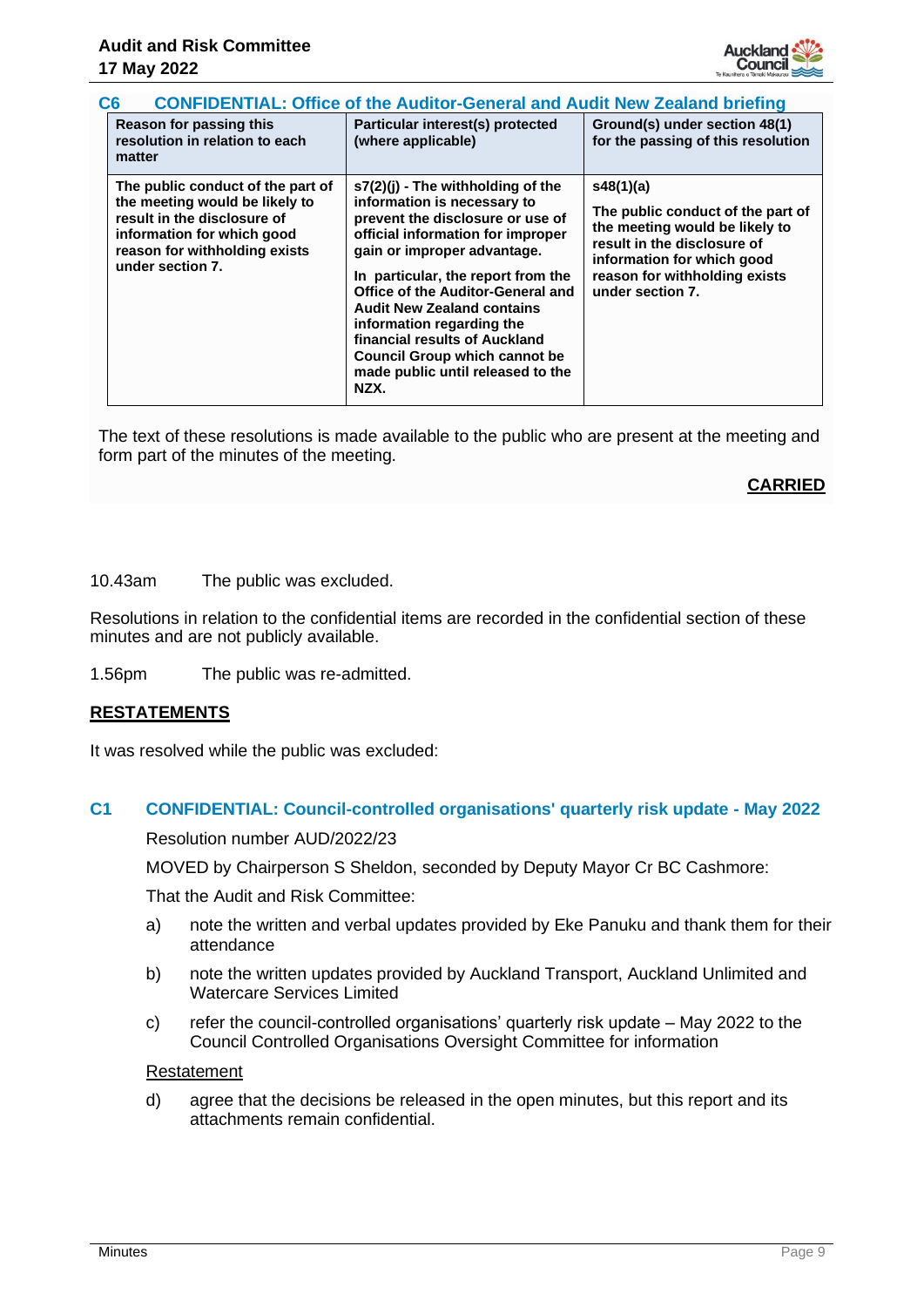

# **C2 CONFIDENTIAL: Legal Risk update**

Resolution number AUD/2022/24

MOVED by Chairperson S Sheldon, seconded by Member P Conder:

That the Audit and Risk Committee:

a) note the Legal Risk report.

#### Restatement

b) agree that the decisions be restated in the open minutes, but the Legal Risk update remains confidential.

# **C3 CONFIDENTIAL: Insurance Activity Update - May 2022**

#### Resolution number AUD/2022/25

MOVED by Chairperson S Sheldon, seconded by Member B Robertson:

That the Audit and Risk Committee:

- a) note the progress update on the 2022-2023 insurance renewal, cumulative loss modelling study and preparation for the establishment of the self-insurance fund.
- b) endorse and refer the indicative insurance renewal programme to the Finance and Performance Committee for consideration and approval.

#### **Restatement**

c) agree that the decision be transferred to the open minutes, but the report and attachments remain confidential.

# **C4 CONFIDENTIAL: Assurance Services Activity Update**

Resolution number AUD/2022/26

MOVED by Chairperson S Sheldon, seconded by Deputy Mayor Cr BC Cashmore:

That the Audit and Risk Committee:

a) receive and note the update on assurance activities performed by the Risk and Assurance department

# Restatement

b) agree that the decisions be restated in the open minutes but that the Assurance Services Activity update report and attachments remain confidential.